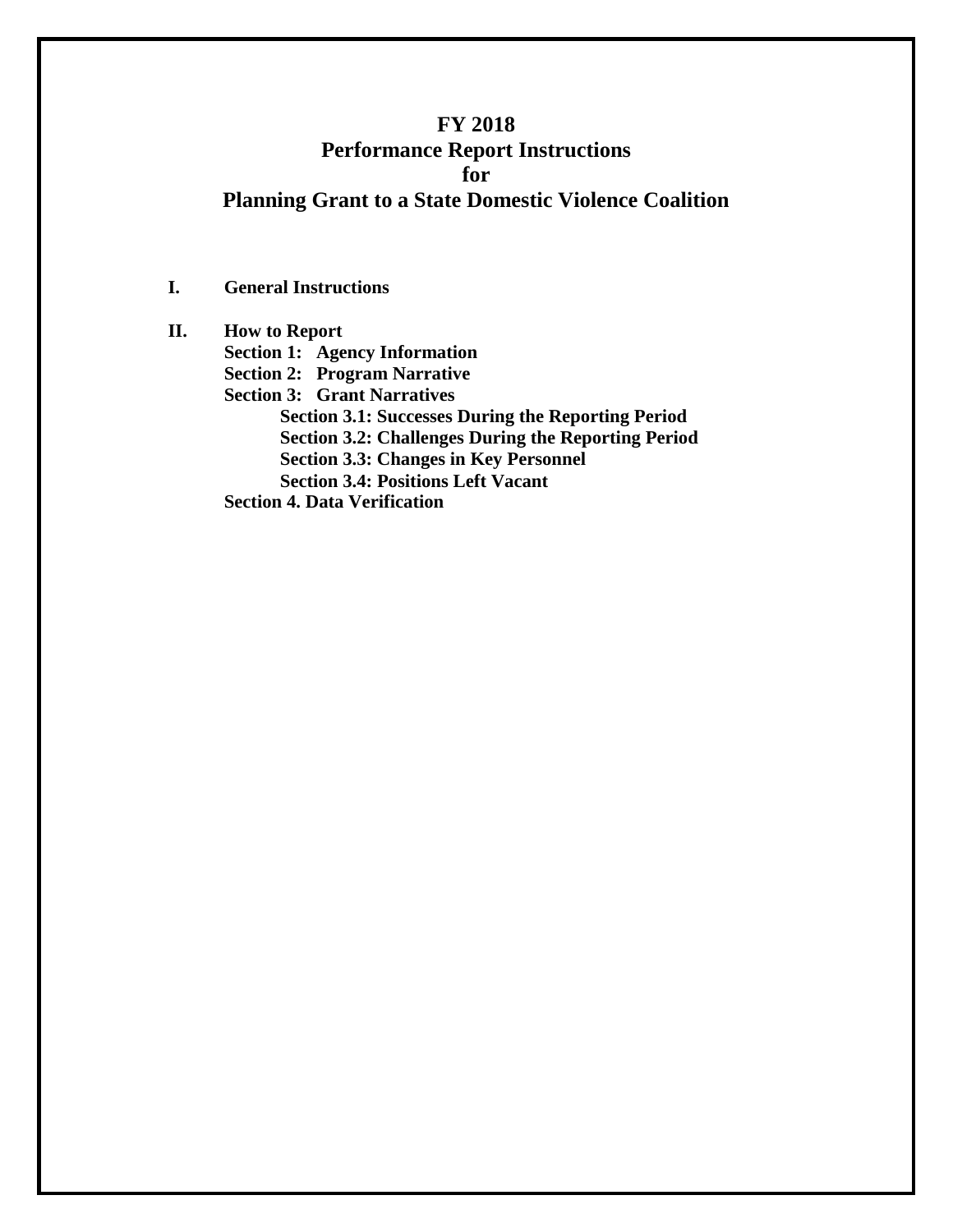## **I. General Instructions**

The Performance Report Form is to be used to report only the activities funded by the Domestic Violence High Risk Teams Grant Program. Do not send information based on your agency as a whole.

#### **Instructions for submission:**

• Use the performance report you received from your grant manager to record grant period activities and submit to the OAG mailbox. Do not copy or make changes to the performance report as this may change formulas and/or formatting in the document*. If you receive a revised performance at any time during the grant year from your grant manager, remember to use the revised report to gather and submit quarterly activities for the remainder of the grant year.* If you have any questions, contact your grant manger.

• The performance report must be submitted electronically no later than the  $30<sup>th</sup>$  day of the month following the end of the grant period (Section 4.2.1 OAG Domestic Violence High Risk Teams Grant Program Contract). For FY 2018, the statistical reports are due:

- o 1 st Quarter-December 30, 2017
- $\circ$  2<sup>nd</sup> Quarter March 30, 2018
- $\circ$  3<sup>rd</sup> Quarter June 30, 2018
- $\circ$  4<sup>th</sup> Quarter September 30, 2018

The following must appear in the subject line of the email: your grant type (Domestic Violence High Risk Teams Grant Program), your grant number and the reporting period (example subject line: "Domestic Violence High Risk Teams Grant Program #1880000, 1<sup>st</sup> Quarter Performance Report".

• Email the report to OAG-Grants@OAG.texas.gov

• Questions regarding the contract and the performance report should be directed to your grant manager.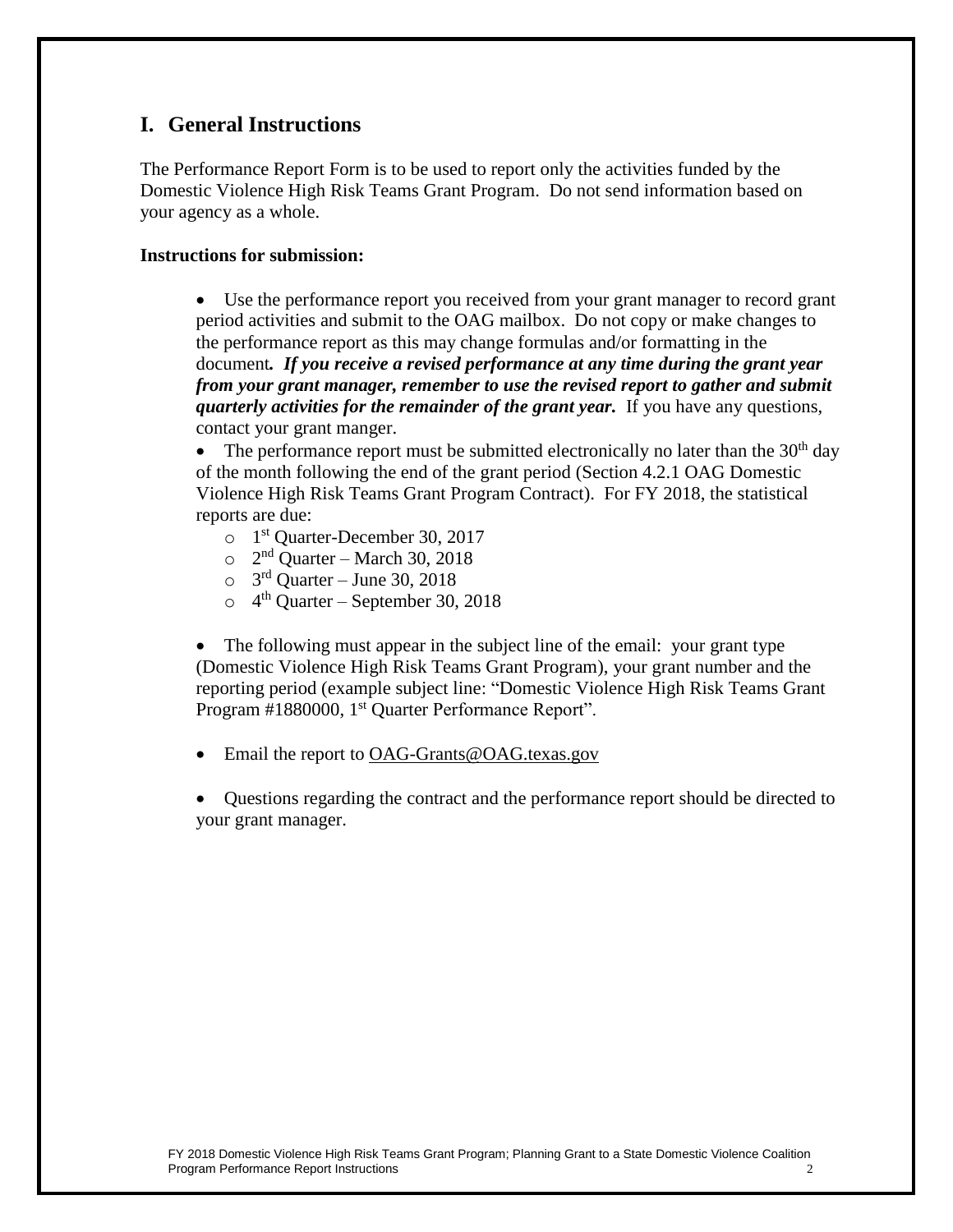# **II. How to Report**

The Performance Report is a reflection of your progress toward accomplishing the work proposed in your grant application. **Note** – if Domestic Violence High Risk Teams Grant Program -funded staff are performing a significant amount of work outside the scope of what was proposed in your grant application, contact your grant manager to discuss how to realign the work with the scope of what was approved and funded by the OAG.

The Performance Report should reflect data for Domestic Violence High Risk Teams Grant Program funded activities only.

## **Section 1. Agency Information**

This section reflects information submitted on your application and has been pre-filled by the OAG. To update the Authorized Official information – the Governing Body must submit a request on letterhead with an original signature. Changes to the Grant Contact must be made by the Authorized Official – this change can be via email, fax, or on letterhead. For all other changes submit a request via email to your grant manager. *Please note that the person listed as "Person to Contact for Corrections" can be the same person listed as the Grant Contact, or can be a different person, but should reflect the person who actually works on the Performance Reports, and will receive and send the Performance Report revisions. The cell is open for you to enter the correct or updated information, including this person's current Phone and Email information.*

## **Section 2. Program Narrative**

Provide a narrative of how the grant funds were utilized during the reporting period.

### **Section 3. Grant Narratives**

3.1 Successes during the Reporting Period

Use this section to describe any successes you had with regard to meeting your goals, objectives, and targets.

3.2 Challenges during the Reporting Period

Use this section to explain any issues that made it difficult or challenging for you to meet your goals, objectives, and targets. This might include difficulties in hiring staff, purchasing equipment, etc. Also include any actions you took (or anticipate taking) to overcome these challenges.

3.3 Changes in Key Personnel

Describe any changes in key personnel that may have occurred during the reporting period. Grantees must also notify their Grant Manager within ten business days of any change in key personnel (Section 4.1.3 OAG Domestic Violence High Risk Teams Grant Program; Planning Grant to a State Domestic Violence Coalition Program Contract).